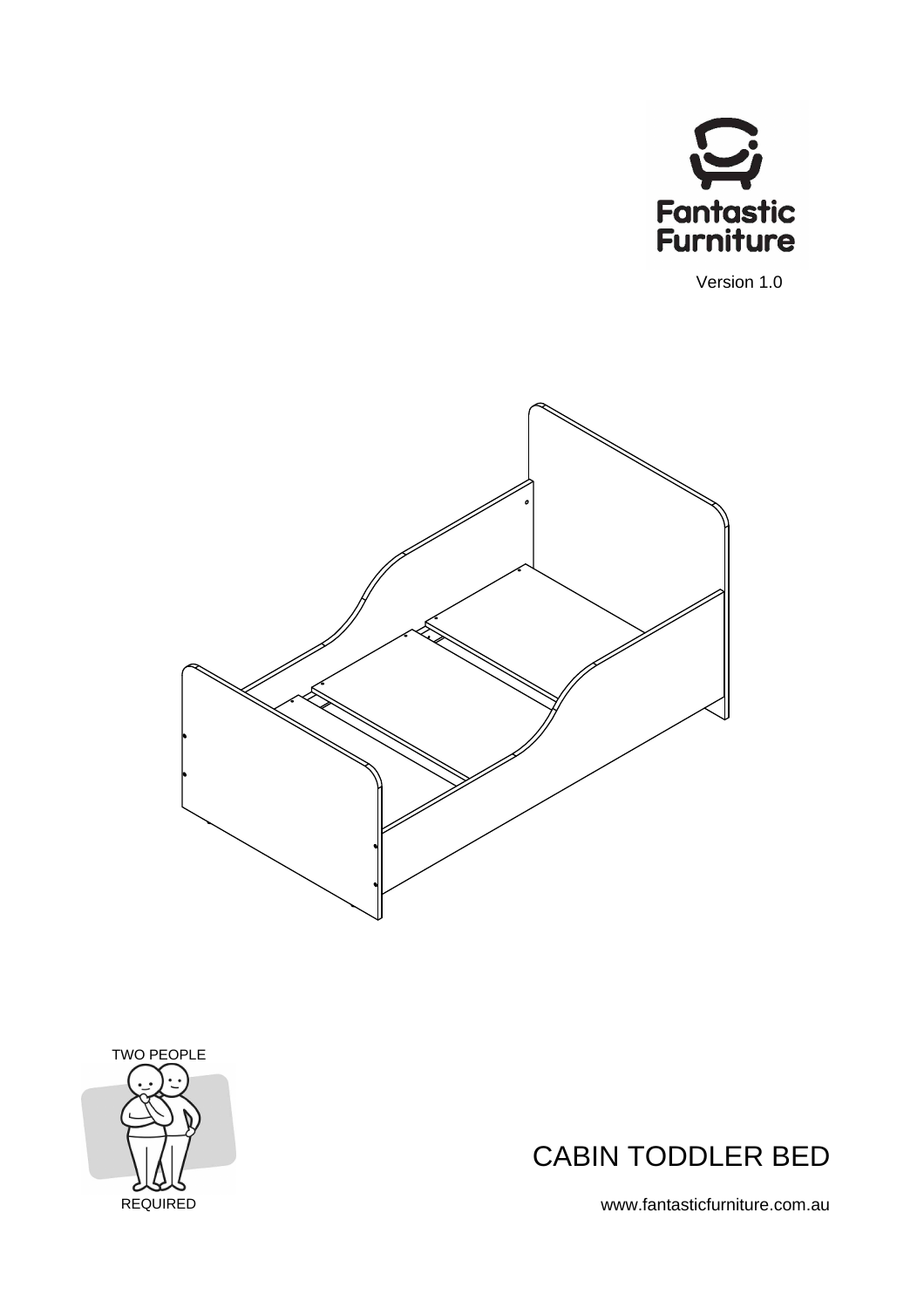## ENJOY Your purchase from Australia's Best Value Furniture Store





www.fantasticfurniture.com.au entitled and the state of the state of the PAGE 2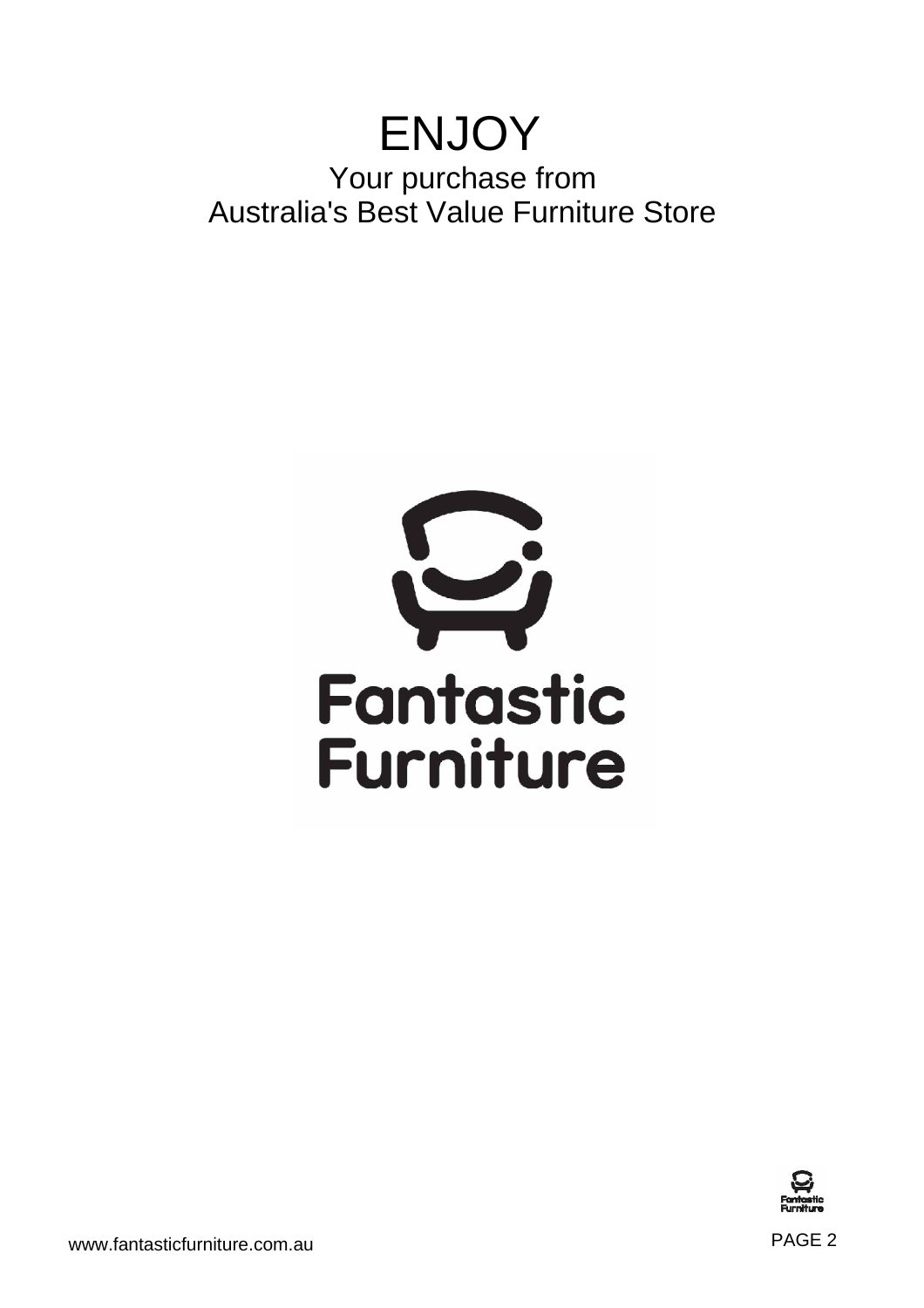# **Assembly checklist**



Read through the instructions carefully before you begin.



Identify and lay out all of the components before you begin assembly.



Make sure you have all the required tools. Never use power tools unless instructed.



Unless instructed, do not fully tighten screws until the item is fully assembled.

# **Useful Information**

- ! Never use power tools unless specifically instructed. They can damage your components or hardware if used incorrectly.
- ! The most commom mistakes made during assembly are using the wrong hardware or getting components back to front.
- ! Always use a soft surface (such as carpet or cardboard) when assembling your product to avoid scratching or damaging the surface of the product.
- ! Bulky items such as wardrobes and bunk beds should be assembled in the room they will be used in as they may not fit through a door once assembled.
- ! Never use any glue until you are certain that the parts belong together.
- ! Periodically check and re-tighten all fasterners. Check the product care label or website for product care instructions.
- ! If you are having any difficulties assembling your product, missing any hardware or components please visit our website Help Centre for further assistance.

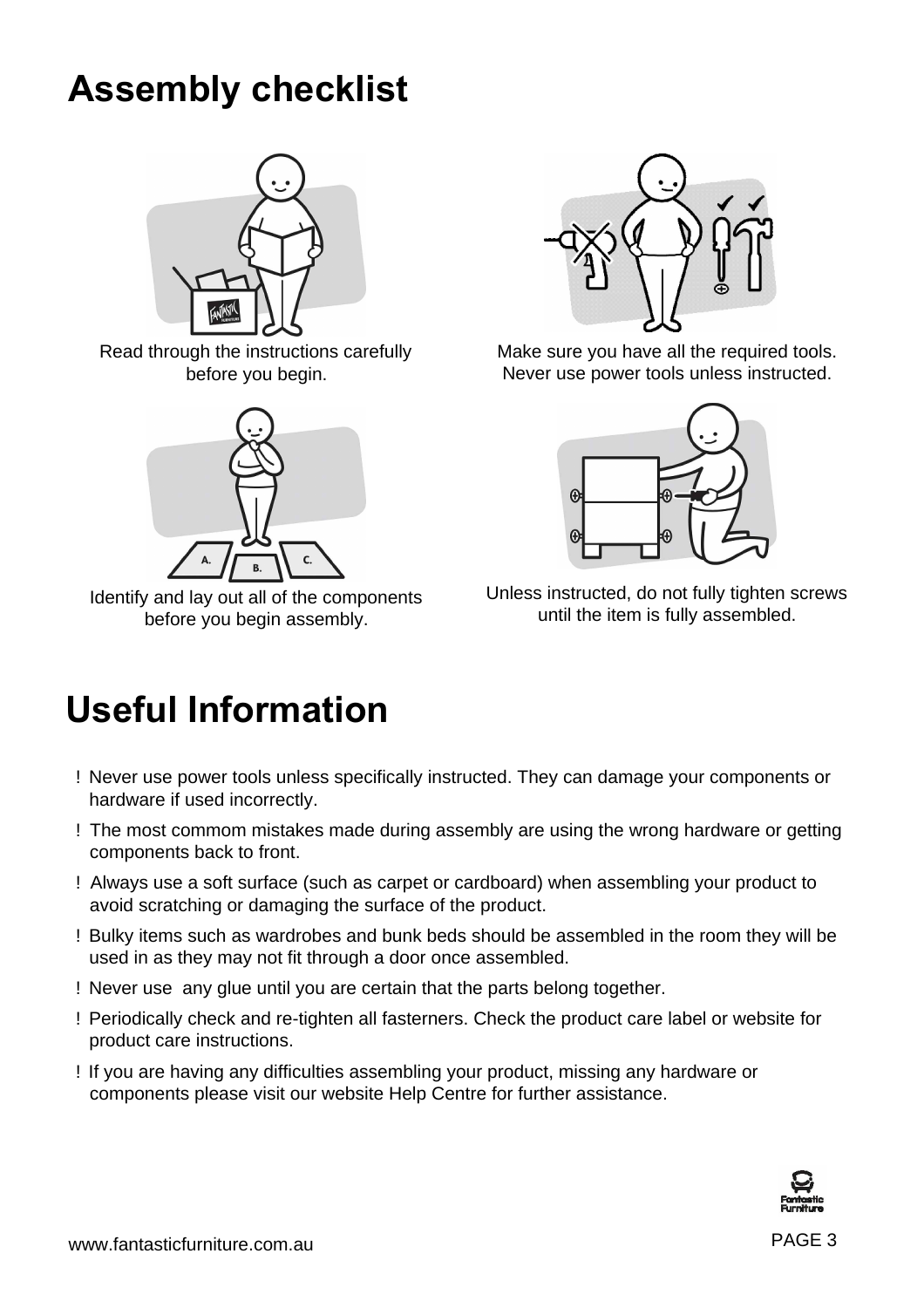# **What you need**

### to assemble the product



**Other tools you need**

Phillips head screwdriver, soft head mallet.

### **Parts list**

**Box 1:** Head Board (P1); Foot Board (P2); Mattress Base Panel (P6); All Hardware. **Box 2**: Centre Support (P3); Side Panel L (P4); Side Panel R (P5).

### **Hardware list**

Baller Nut M6 (H1); JCBC SCREW M6x50mm (H2); Wood Dowel M8x30mm (H3); CSK Screw M4x30mm (H4); Cam Nut 15mm (H5); Cam Bolt (H6); Allen Key (H7)





www.fantasticfurniture.com.au extensive that the extension of the extension of the extension of the extension of  $PAGE 4$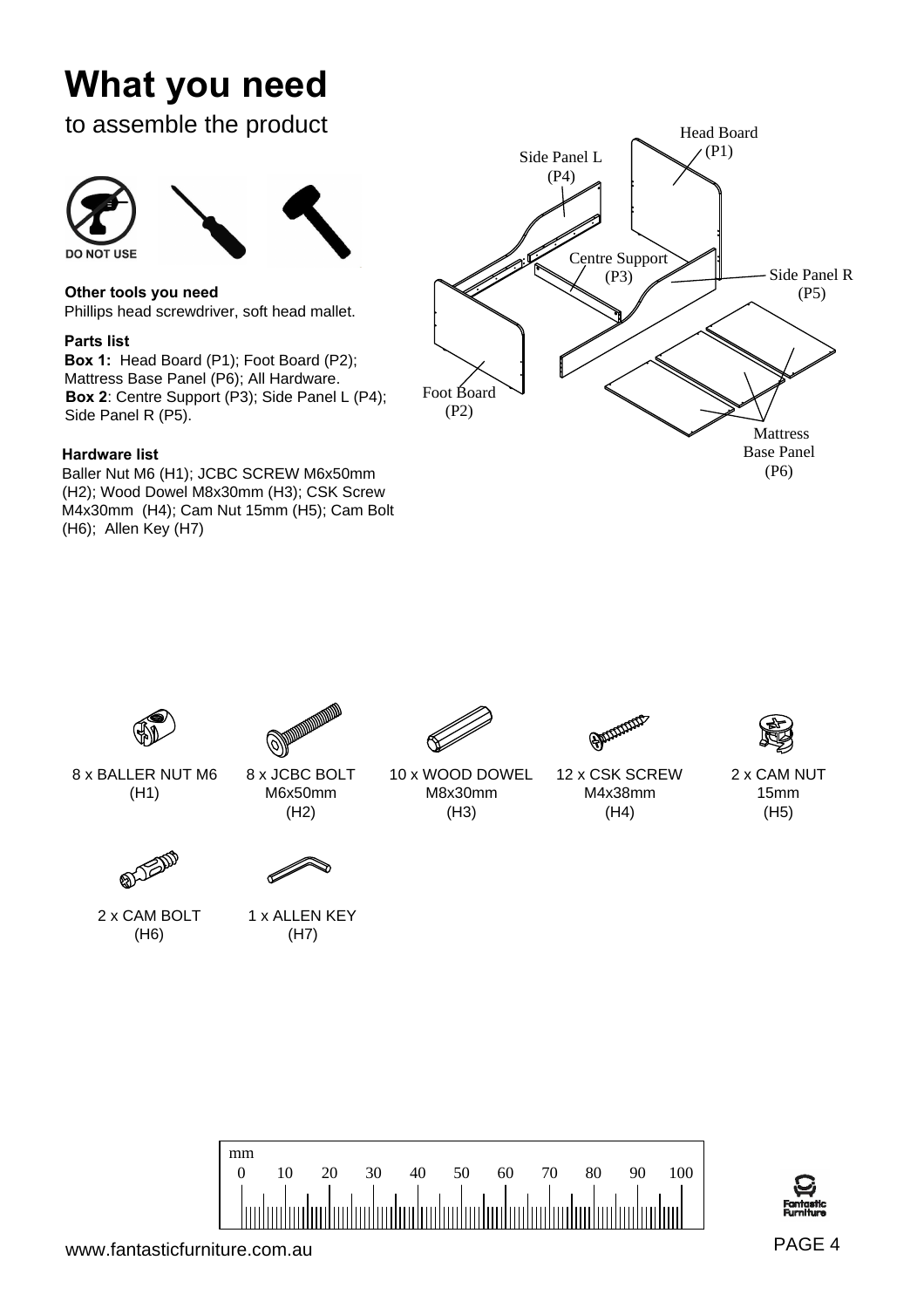## **Step 1**





- Insert 2 x cam nuts (H5) into panel (P3).
- Insert 8 x baller nuts (H1) into panels (P4) & (P5).
- Screw 2 x cam bolts (H6) into panels (P4) & (P5) by using a philips head screwdriver.



www.fantasticfurniture.com.au PAGE 5 - Insert 10 x dowels (H3) into panels (P3), (P4) & (P5) by hand or gently using a soft head mallet.

 $H<sub>6</sub>$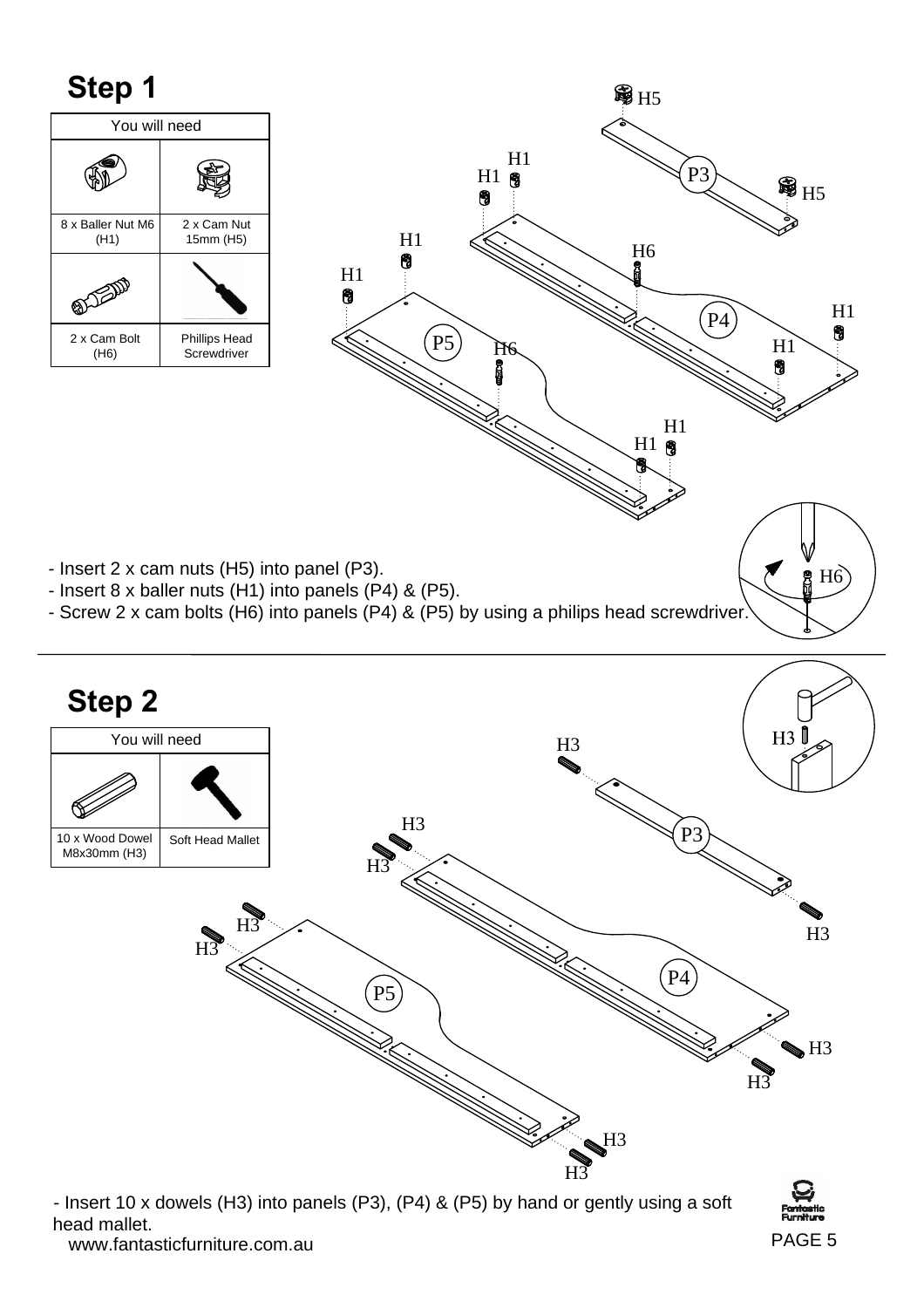

- Attach panels (P4) & (P5) to panel (P3).
- Turn the cam nuts on panel (P3) clockwise with a phillips head screwdriver
- to lock in position.



www.fantasticfurniture.com.au extensive that the extension of the extension of the extension of the extension of  $PAGE 6$